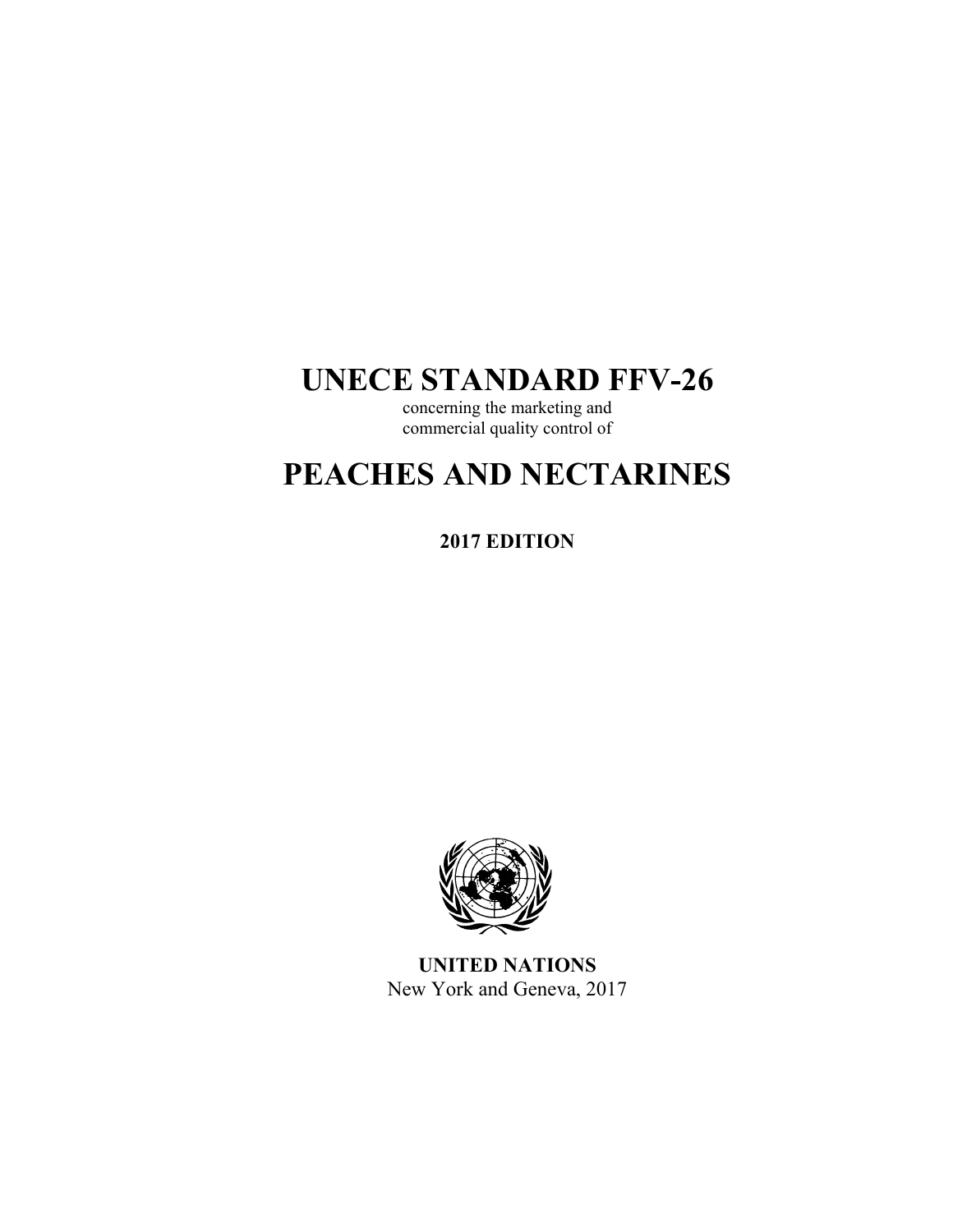#### **NOTE**

#### **Working Party on Agricultural Quality Standards**

The commercial quality standards developed by the Working Party on Agricultural Quality Standards of the United Nations Economic Commission for Europe (UNECE) help facilitate international trade, encourage highquality production, improve profitability and protect consumer interests. UNECE standards are used by governments, producers, traders, importers and exporters, and other international organizations. They cover a wide range of agricultural products, including fresh fruit and vegetables, dry and dried produce, seed potatoes, meat, cut flowers, eggs and egg products.

Any member of the United Nations can participate, on an equal footing, in the activities of the Working Party. For more information on agricultural standards, please visit our website <www.unece.org/trade/agr>.

The present Standard for Peaches and Nectarines is based on document ECE/TRADE/C/WP.7/2008/12, reviewed and adopted by the Working Party at its sixty-sixth session.

Aligned with the Standard Layout (2017)

The designations employed and the presentation of the material in this publication do not imply the expression of any opinion whatsoever on the part of the United Nations Secretariat concerning the legal status of any country, territory, city or area or of its authorities, or concerning the delimitation of its frontiers or boundaries. Mention of company names or commercial products does not imply endorsement by the United Nations.

All material may be freely quoted or reprinted, but acknowledgement is requested.

Please contact the following address with any comments or enquiries:

Agricultural Standards Unit Economic Cooperation and Trade Division United Nations Economic Commission for Europe Palais des Nations CH-1211 Geneva 10, Switzerland E-mail: agristandards@unece.org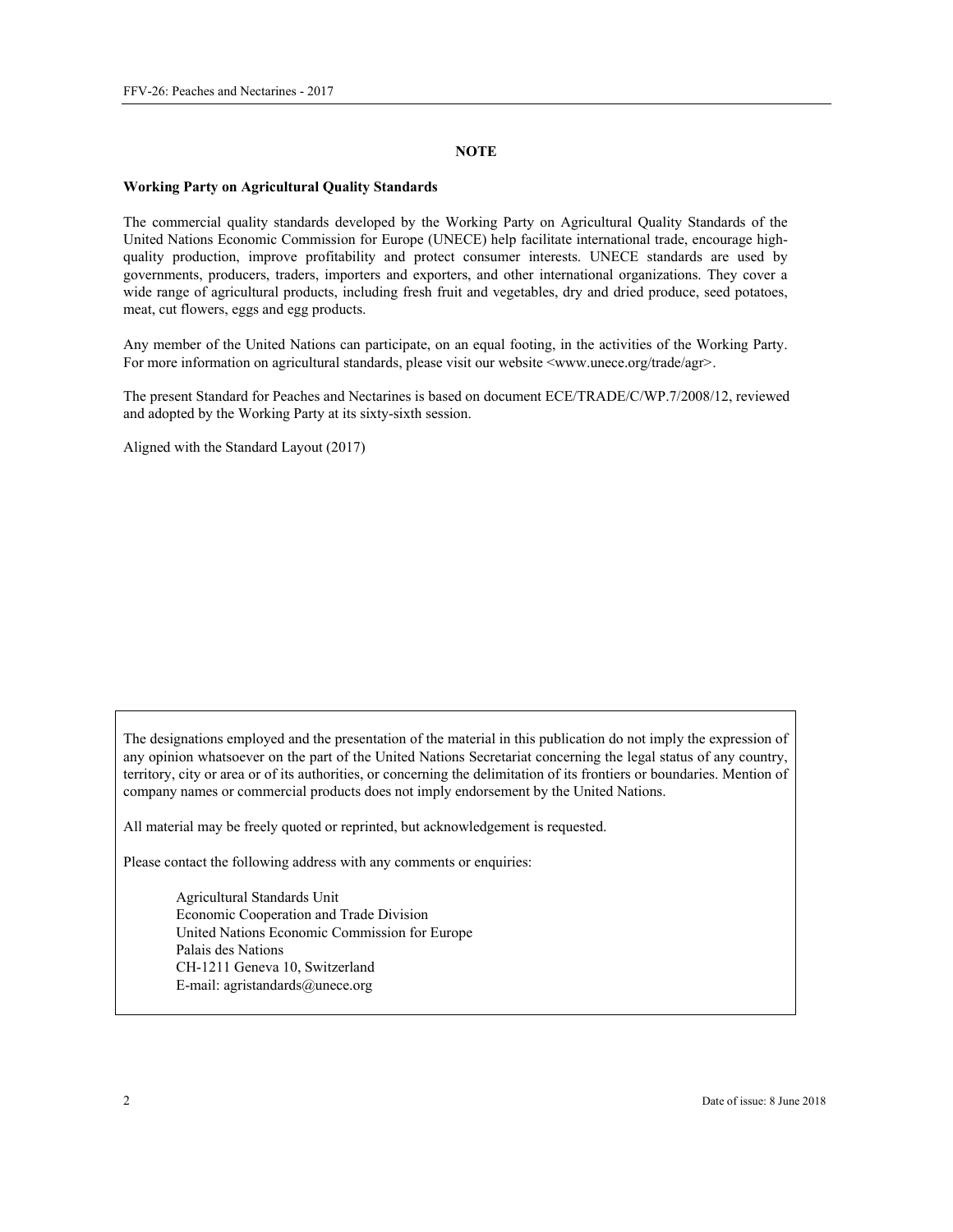# **UNECE Standard FFV-26 concerning the marketing and commercial quality control of peaches and nectarines**

# **I. Definition of produce**

This standard applies to peaches and nectarines of varieties (cultivars) grown from *Prunus persica* Sieb. and Zucc*.* to be supplied fresh to the consumer, peaches and nectarines for industrial processing being excluded.

# **II. Provisions concerning quality**

The purpose of the standard is to define the quality requirements for peaches and nectarines after preparation and packaging.

However, if applied at stages following export, products may show in relation to the requirements of the standard:

- a slight lack of freshness and turgidity
- for products graded in classes other than the "Extra" Class, a slight deterioration due to their development and their tendency to perish.

The holder/seller of products may not display such products or offer them for sale, or deliver or market them in any manner other than in conformity with this standard. The holder/seller shall be responsible for observing such conformity.

#### **A. Minimum requirements**

In all classes, subject to the special provisions for each class and the tolerances allowed, peaches and nectarines must be:

- intact
- sound; produce affected by rotting or deterioration such as to make it unfit for consumption is excluded
- clean, practically free of any visible foreign matter
- practically free from pests
- free from damage caused by pests affecting the flesh
- free of fruit split at the stalk cavity
- free of abnormal external moisture
- free of any foreign smell and/or taste.

The development and condition of the peaches and nectarines must be such as to enable them:

- to withstand transportation and handling
- to arrive in satisfactory condition at the place of destination.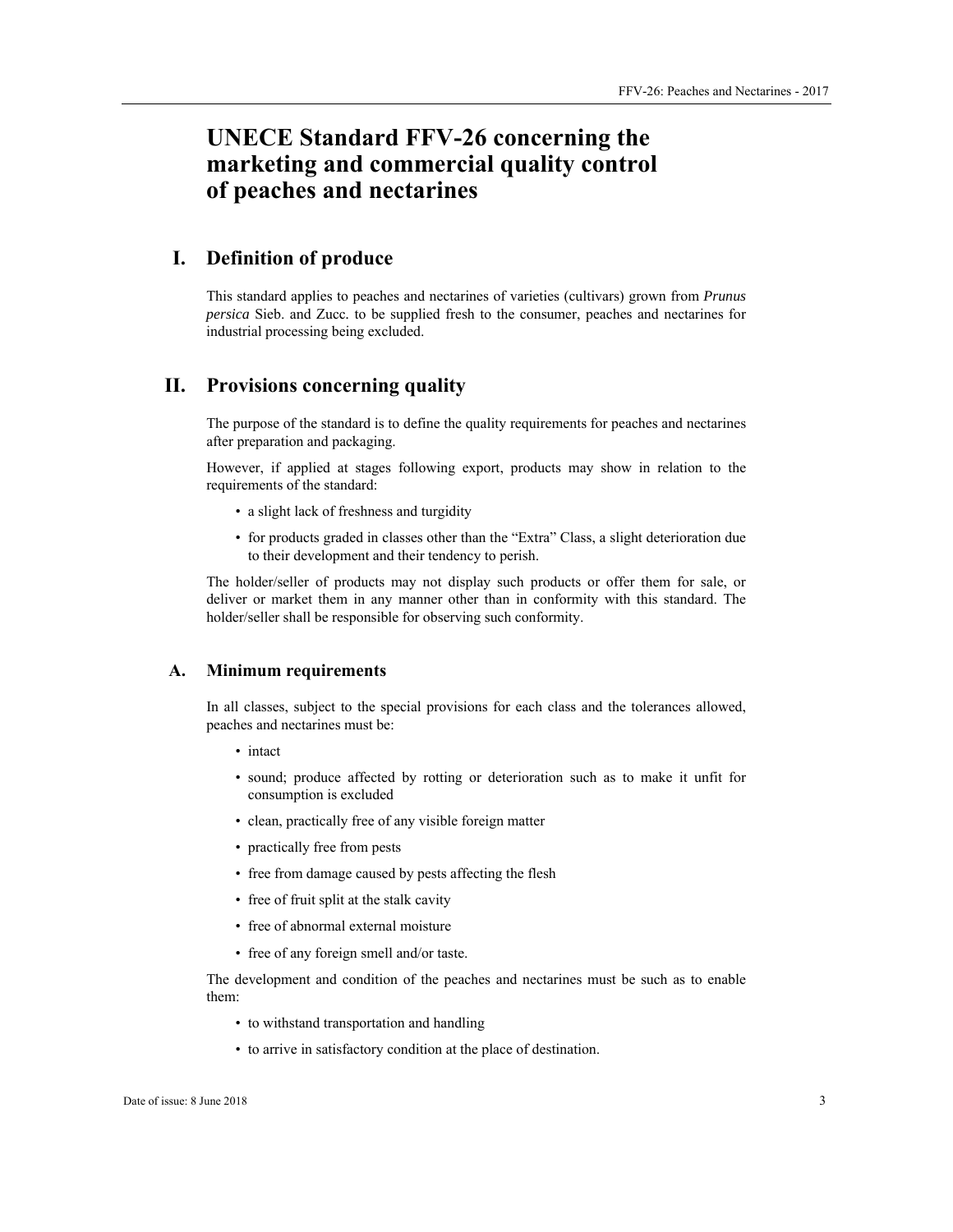#### **B. Maturity requirements**

The development and state of maturity of the peaches and nectarines must be such as to enable them to continue their ripening process and to reach a satisfactory degree of ripeness.

The minimum refractometric index of the flesh should be equal to or greater than 8° Brix**.** 1

# **C. Classification**

The peaches and nectarines are classified in three classes, as defined below:

#### **(i) "Extra" Class**

Peaches and nectarines in this class must be of superior quality. They must be characteristic of the variety.

The flesh must be perfectly sound.

They must be free from defects, with the exception of very slight superficial defects, provided these do not affect the general appearance of the produce, the quality, the keeping quality and presentation in the package.

#### **(ii) Class I**

Peaches and nectarines in this class must be of good quality. They must be characteristic of the variety.

The flesh must be perfectly sound.

The following slight defects, however, may be allowed, provided these do not affect the general appearance of the produce, the quality, the keeping quality and presentation in the package:

- a slight defect in shape
- a slight defect in development
- slight defects in colouring
- slight pressure marks not exceeding  $1 \text{cm}^2$  in total surface area
- slight skin defects which must not extend over more than
	- 1.5 cm in length for defects of elongated shape
	- 1 cm<sup>2</sup> in total surface area for other defects.

#### **(iii) Class II**

 $\overline{a}$ 

This class includes peaches and nectarines that do not qualify for inclusion in the higher classes but satisfy the minimum requirements specified above.

<sup>&</sup>lt;sup>1</sup> The methods are set out in the publication of the OECD Scheme for the Application of International Standards for Fruit and Vegetables entitled "Guidance on objective tests to determine quality of fruits and vegetables and dry and dried produce" (www.oecd.org/agr/fv).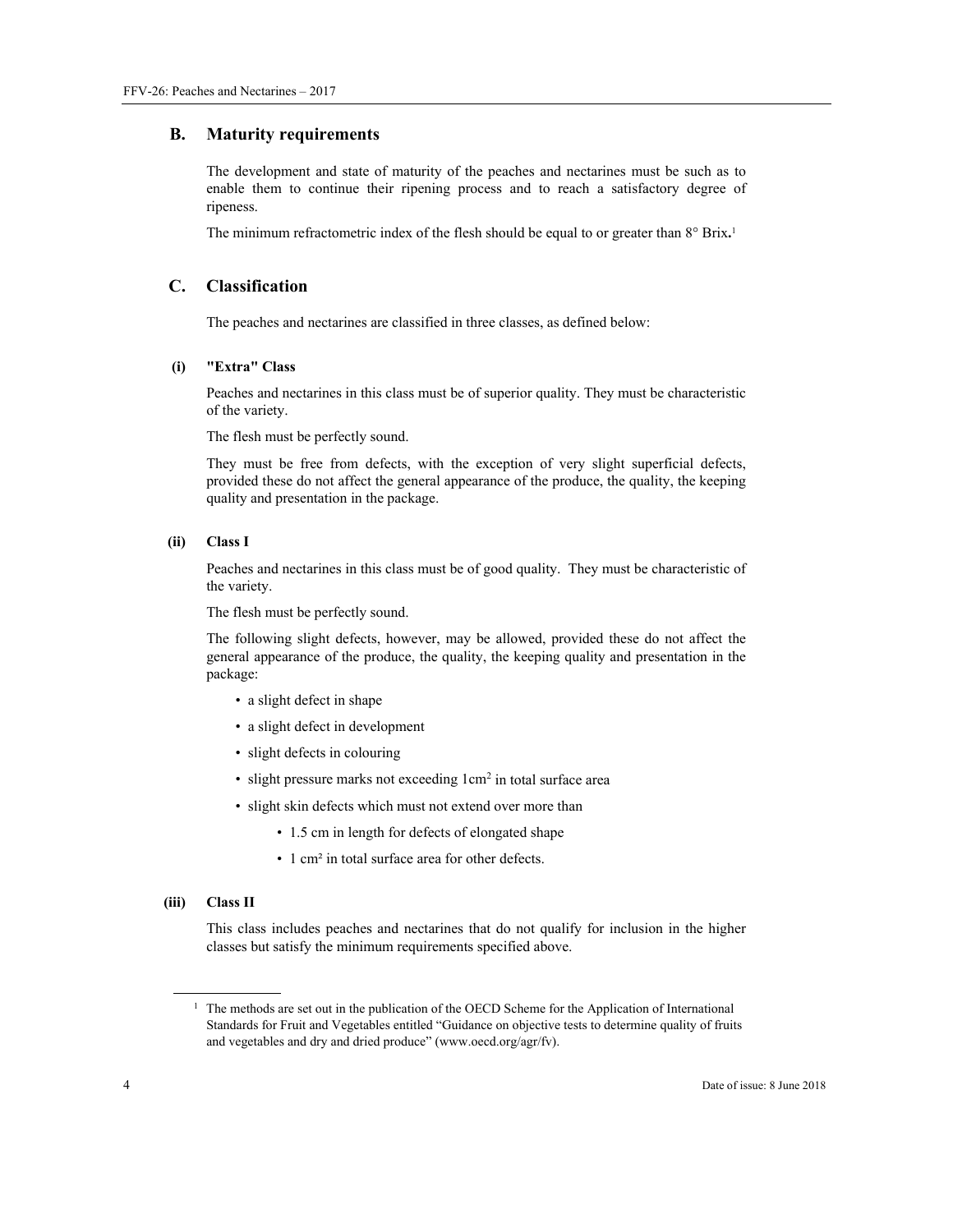The flesh must be free from major defects.

The following defects may be allowed, provided the peaches and nectarines retain their essential characteristics as regards the quality, the keeping quality and presentation:

- defects in shape
- defects in development, including split stones, provided the fruit is closed and the flesh is sound
- defects in colouring
- bruises which may be slightly discoloured and not exceeding  $2 \text{ cm}^2$  in total surface area
- skin defects which must not extend over more than
	- 2.5 cm in length for defects of elongated shape
	- 2 cm² in total surface area for other defects.

# **III. Provisions concerning sizing**

Size is determined either by the maximum diameter of the equatorial section, by weight, or by count.

The minimum size shall be:

- 56 mm or 85 g in Class "Extra"
- 51 mm or 65 g in Classes I and II.

However, fruit below 56 mm or 85 g, is not allowed in the period from 1 July to 31 October (northern hemisphere) and from 1 January to 30 April (southern hemisphere).

The following provisions are optional for Class II.

To ensure uniformity in size, the range in size between produce in the same package shall not exceed:

- (a) For fruit sized by diameter
	- 5 mm for fruit below 70 mm
	- 10 mm for fruit of 70 mm and more.
- (b) For fruit sized by weight
	- 30 g for fruit below 180 g
	- 80 g for fruit of 180 g and more.
- (c) For fruit sized by count, the difference in size should be consistent with (a) or (b).

If size codes are applied, those in the table below have to be respected.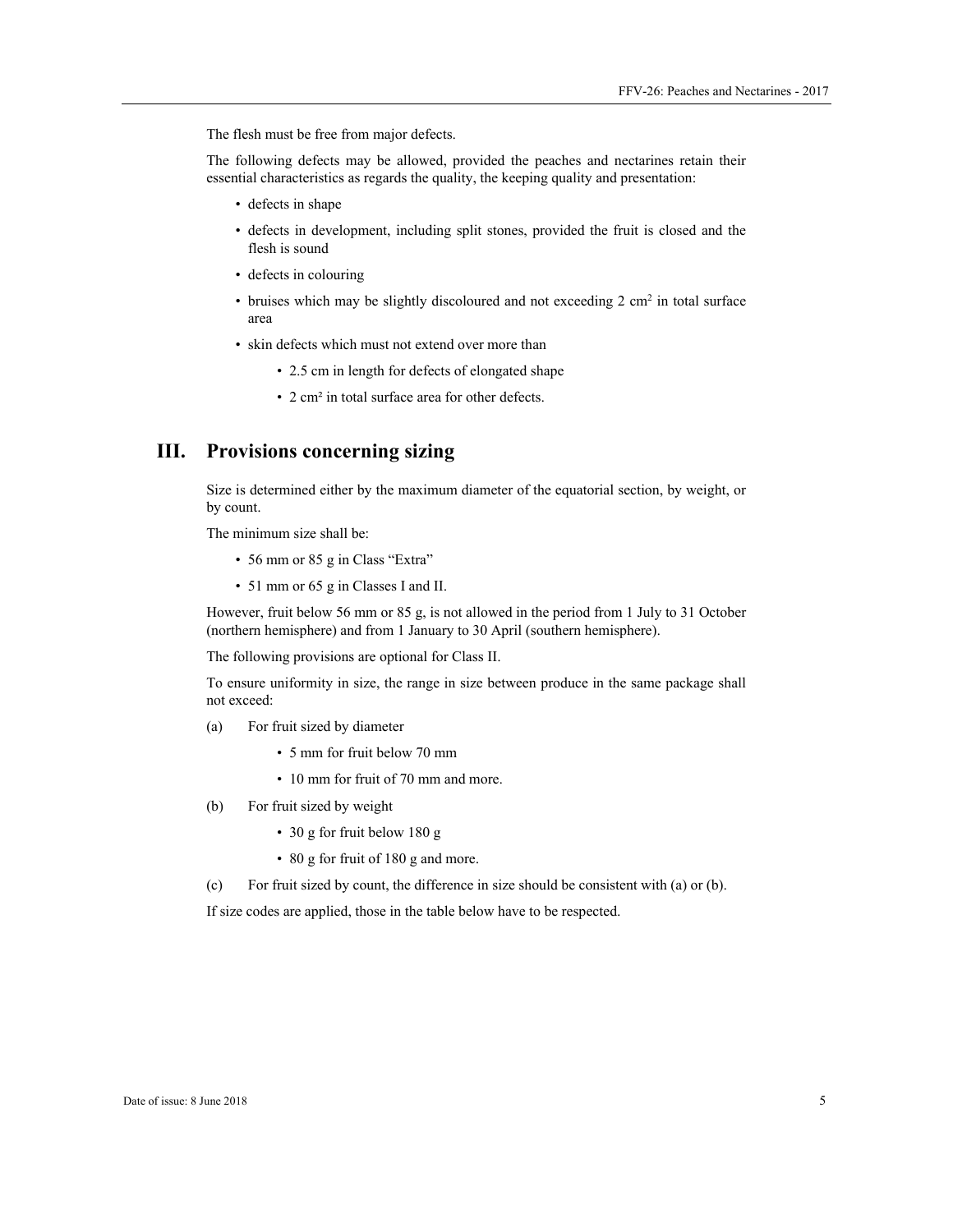|                |             | <b>Diameter</b> |      |    | Weight |     |
|----------------|-------------|-----------------|------|----|--------|-----|
|                | code        | from            | to   |    | from   | to  |
|                |             | (mm)            | (mm) |    | (g)    | (g) |
| $\mathbf{1}$   | D           | 51              | 56   | or | 65     | 85  |
| $\overline{2}$ | $\mathbf C$ | 56              | 61   |    | 85     | 105 |
| $\overline{3}$ | B           | 61              | 67   |    | 105    | 135 |
| $\overline{4}$ | A           | 67              | 73   |    | 135    | 180 |
| 5              | AA          | 73              | 80   |    | 180    | 220 |
| 6              | AAA         | 80              | 90   |    | 220    | 300 |
| 7              | <b>AAAA</b> | > 90            |      |    | > 300  |     |

# **IV. Provisions concerning tolerances**

At all marketing stages, tolerances in respect of quality and size shall be allowed in each lot for produce not satisfying the requirements of the class indicated.

### **A. Quality tolerances**

#### **(i) "Extra" Class**

A total tolerance of 5 per cent, by weight, of peaches and nectarines not satisfying the requirements of the class but meeting those of Class I is allowed. Within this tolerance not more than 0.5 per cent in total may consist of produce satisfying the requirements of Class II quality.

#### **(ii) Class I**

A total tolerance of 10 per cent, by weight, of peaches and nectarines not satisfying the requirements of the class but meeting those of Class II is allowed. Within this tolerance not more than 1 per cent in total may consist of produce satisfying neither the requirements of Class II quality nor the minimum requirements, or of produce affected by decay.

#### **(iii) Class II**

A total tolerance of 10 per cent, by weight, of peaches and nectarines satisfying neither the requirements of the class nor the minimum requirements is allowed. Within this tolerance not more than 2 per cent in total may consist of produce affected by decay.

#### **B. Size tolerances**

For all classes (if sized): a total tolerance of 10 per cent, by number or weight, of peaches and nectarines not satisfying the requirements as regards sizing is allowed.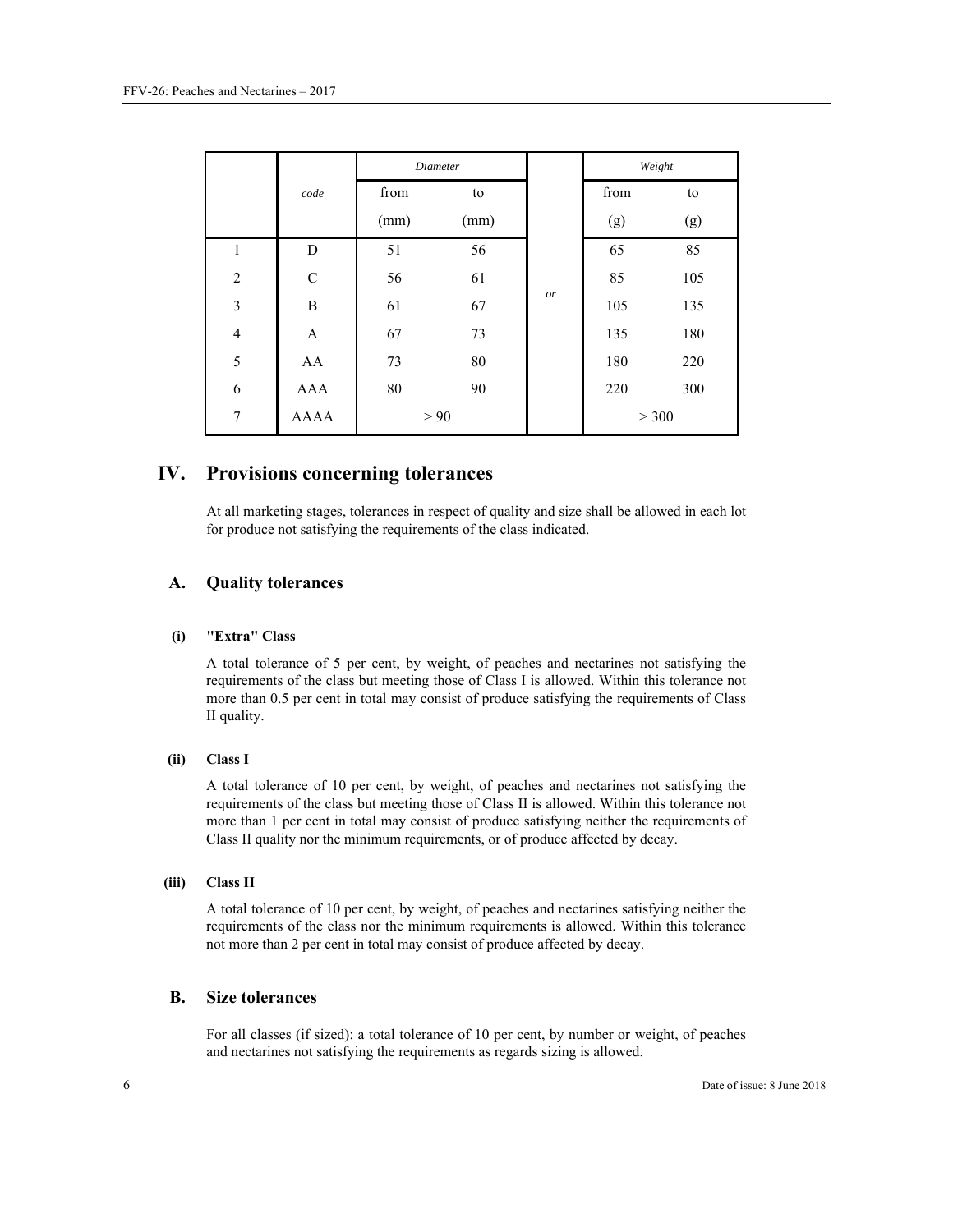# **V. Provisions concerning presentation**

#### **A. Uniformity**

The contents of each package must be uniform and contain only peaches and nectarines of the same origin, variety, quality, degree of ripeness and size (if sized), and, for the "Extra" Class, the contents must also be uniform in colouring.

The visible part of the contents of the package must be representative of the entire contents.

#### **B. Packaging**

The peaches and nectarines must be packed in such a way as to protect the produce properly.

The materials used inside the package must be clean and of a quality such as to avoid causing any external or internal damage to the produce. The use of materials, particularly of paper or stamps bearing trade specifications, is allowed, provided the printing or labelling has been done with non-toxic ink or glue.

Stickers individually affixed to the produce shall be such that, when removed, they neither leave visible traces of glue nor lead to skin defects. Information lasered on single fruit should not lead to flesh or skin defects.

Packages must be free of all foreign matter.

# **VI. Provisions concerning marking**

Each package<sup>2</sup> must bear the following particulars, in letters grouped on the same side, legibly and indelibly marked, and visible from the outside:

# **A. Identification**

Packer and/or dispatcher/exporter:

Name and physical address (e.g. street/city/region/postal code and, if different from the country of origin, the country) or a code mark officially recognized by the national authority<sup>3</sup> if the country applying such a system is listed in the UNECE database.

 $\overline{a}$ 

<sup>&</sup>lt;sup>2</sup> These marking provisions do not apply to sales packages presented in packages. However, they do apply to sales packages (pre-packages) presented individually.<br><sup>3</sup> The national legislation of a number of countries requires the explicit declaration of the name and

address. However, in the case where a code mark is used, the reference "packer and/or dispatcher (or equivalent abbreviations)" has to be indicated in close connection with the code mark, and the code mark should be preceded by the ISO 3166 (alpha) country/area code of the recognizing country, if not the country of origin.